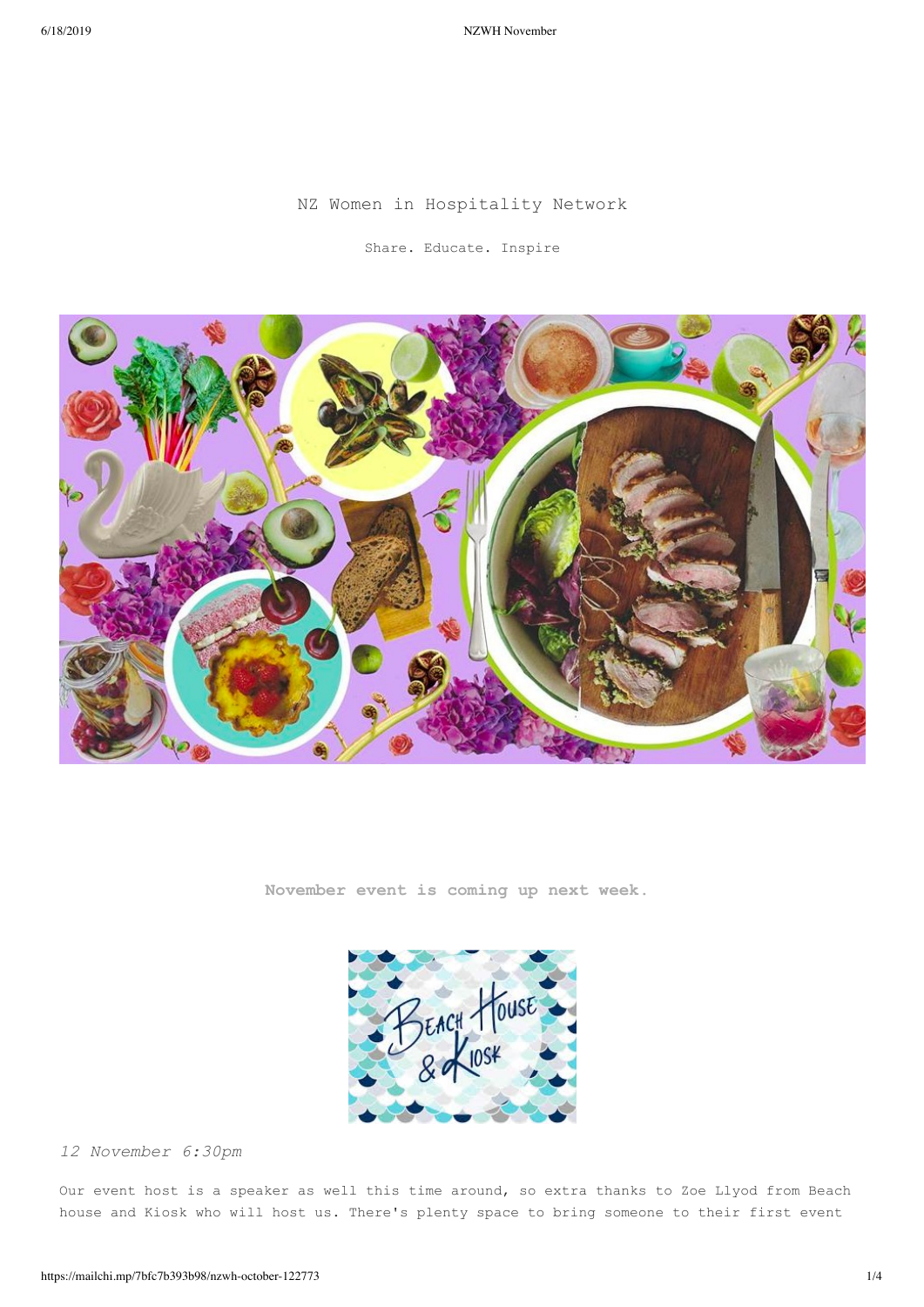#### 6/18/2019 NZWH November

and meet some of the women in the community. Weather is meant to be good so come enjoy the sunset and join the event [here]

## **Speakers for the evening**

Zoe Llyod from Beach house & Kiosk Emma Lydia from Shed 5 Samantha Dinsdale from The Five Fields, London



Well done to Amber Sturtz from Taco addicts for winning the Budburst ticket giveway for sending through images for the NZWH website. Still accepting images if you want them on the website it would be much appreciated as it will be member built. Let us know what you would like out of the website?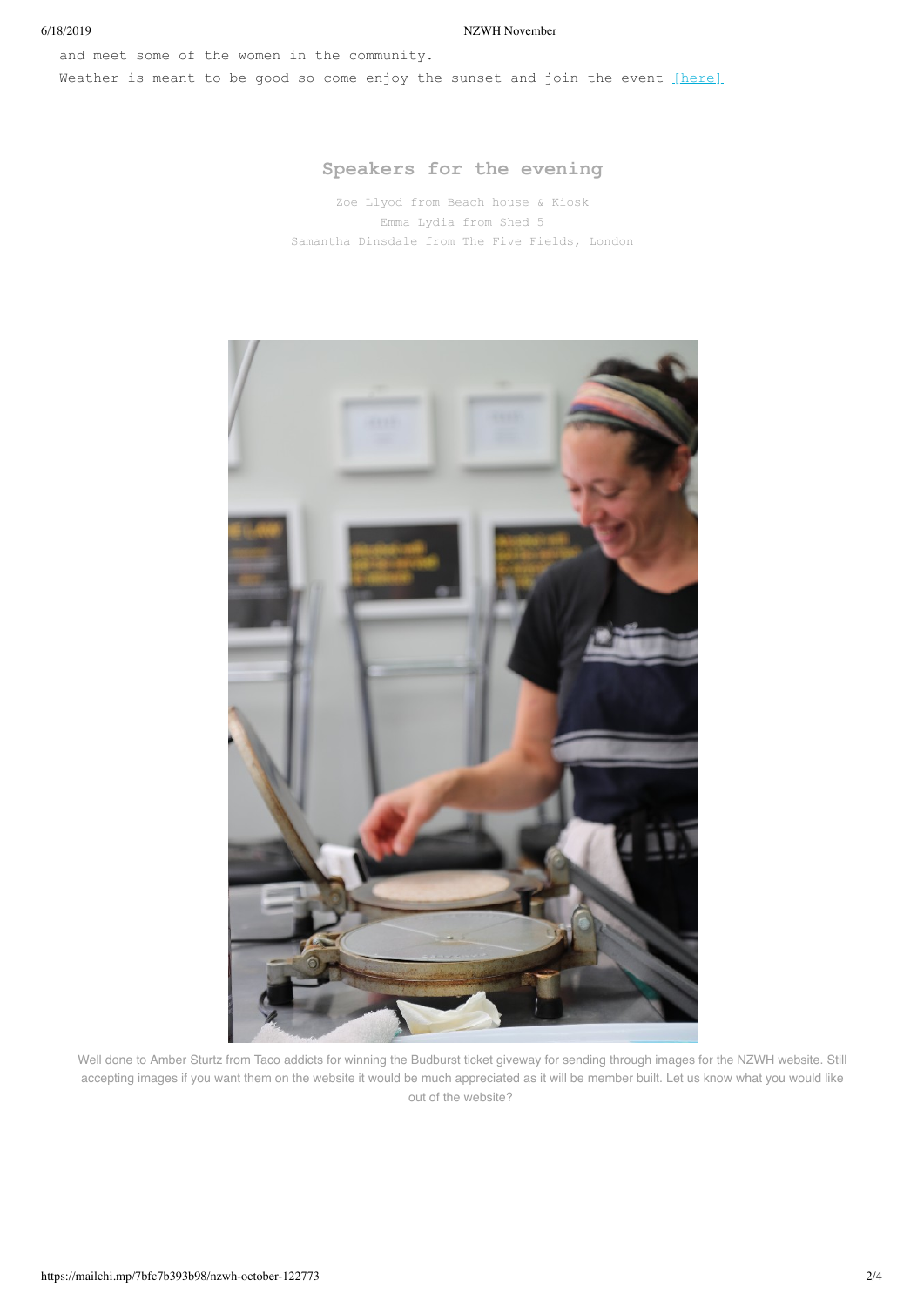

# **Femmes & Food Collab Dinner**

There was a great turn out for the collaboration dinner, thanks to those who attended, and special thanks to the producers who made it possible. Get in touch if you know of a producer for a future event or if you would like to be involved.



Thanks to; we couldn't put on a night like that without you. Lot 8 Secret Garden Kaicycle Fantail Grove The Mushroom house Lewis Farms Kiakora Cheese SusanKenneday Naya Brangenburg Two Short dogs Lashings Amoise Ritual Tea Tongue in Groove Urlur/The Huntress Kelly Washington



Women in Hospitality Panel

How can we start addressing and improving our situations with such a small slot. Everyone has so many opinions, but there will never be enough time to sift through it all. That's why this smaller scale events more frequently are important for us. To have an ongoing informal discussion on bettering the industry for those currently in it which will improve the perception to persuade more long-term candidates to join.

Would you be interested in a panel option for Decembers event?

Would you prefer a small scale dinner or mastermind so the discussion is more group based or do we keep it the way it has been?